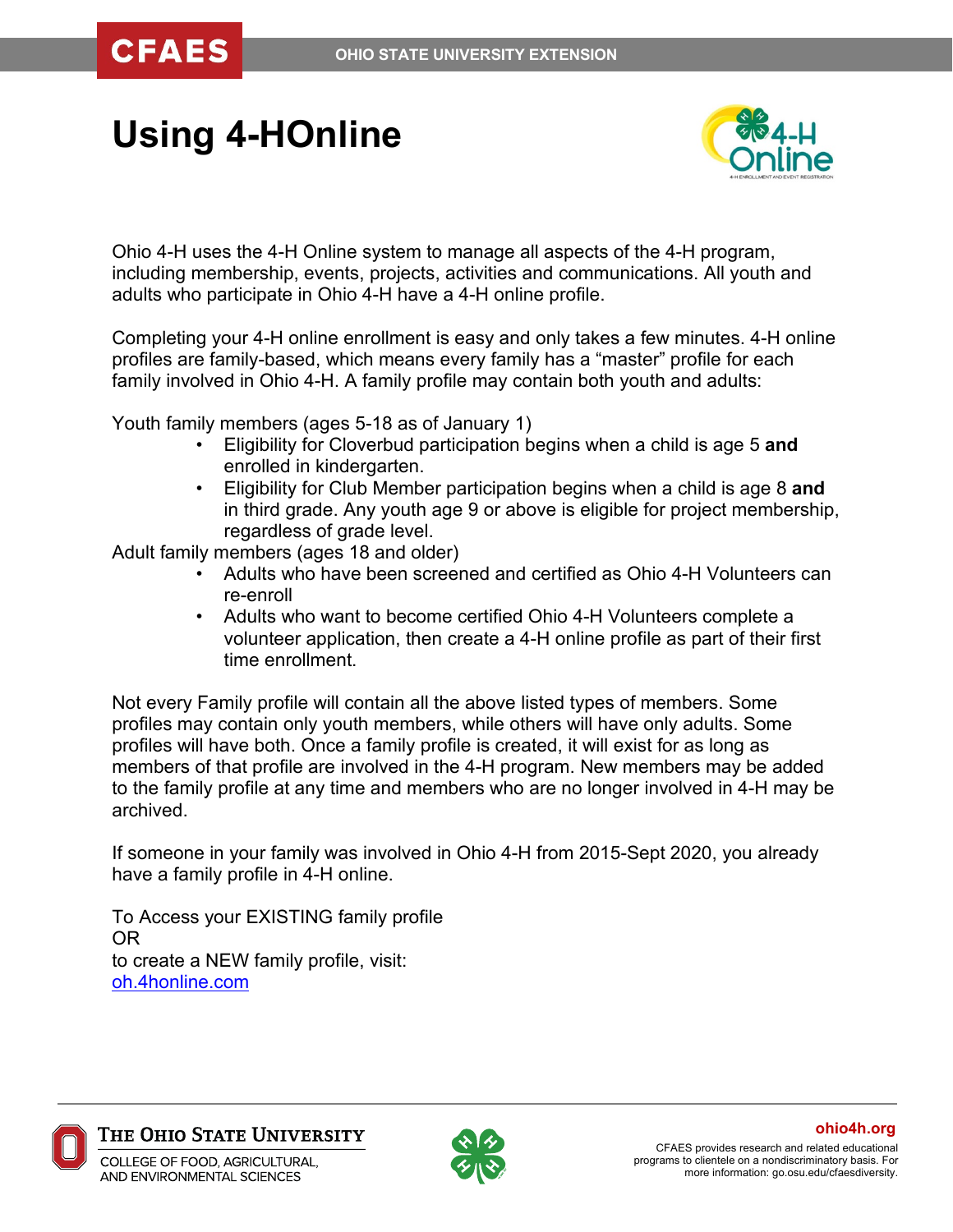# **Returning 4-H Family Enrollment Guide**

This guide will help you when re-enrolling in Ohio 4-H.

# **Step 1: Visit: [oh.4honline.com](https://v2.4honline.com/#/user/sign-in)**

- Mozilla Firefox and Google Chrome are the recommended browsers. Please do not use Internet Explorer.
- Your username is your email address
- Not sure of the email address used in previous years? Contact your local Extension Office
- Select the *"Reset Password?"* option if you do not know your 4-H Online password. Then check your email for a password reset link.
	- o Do not set up a new profile. You must log into last year's profile.
- Each time you log in to your family profile in 4-H online, your member list will open as the home page. The member list displays all family members for whom a Member record has been created.

#### **Member List**

Your member list shows each member that has been added to your family profile. You can see:

- Member's name and DOB
- 4-H Member Type
	- o Club Member
	- o Cloverbud
	- o Volunteer (Adult 18+)
	- o Participant
- Status of Enrollment
	- o Enrolled
	- o Volunteering
	- o Submitted
	- Incomplete (Continue Enrollment)<br>○ Not Enrolled (Enroll Now)
	- Not Enrolled (Enroll Now)

## **Family Information**

You can view the information contained in your family profile. You can change or update email, phone, and address by clicking the "Edit" button.



| Email    |         |  |
|----------|---------|--|
| Password |         |  |
|          | Sign in |  |

#### Don't have an account?

Reset password?



THE OHIO STATE UNIVERSITY

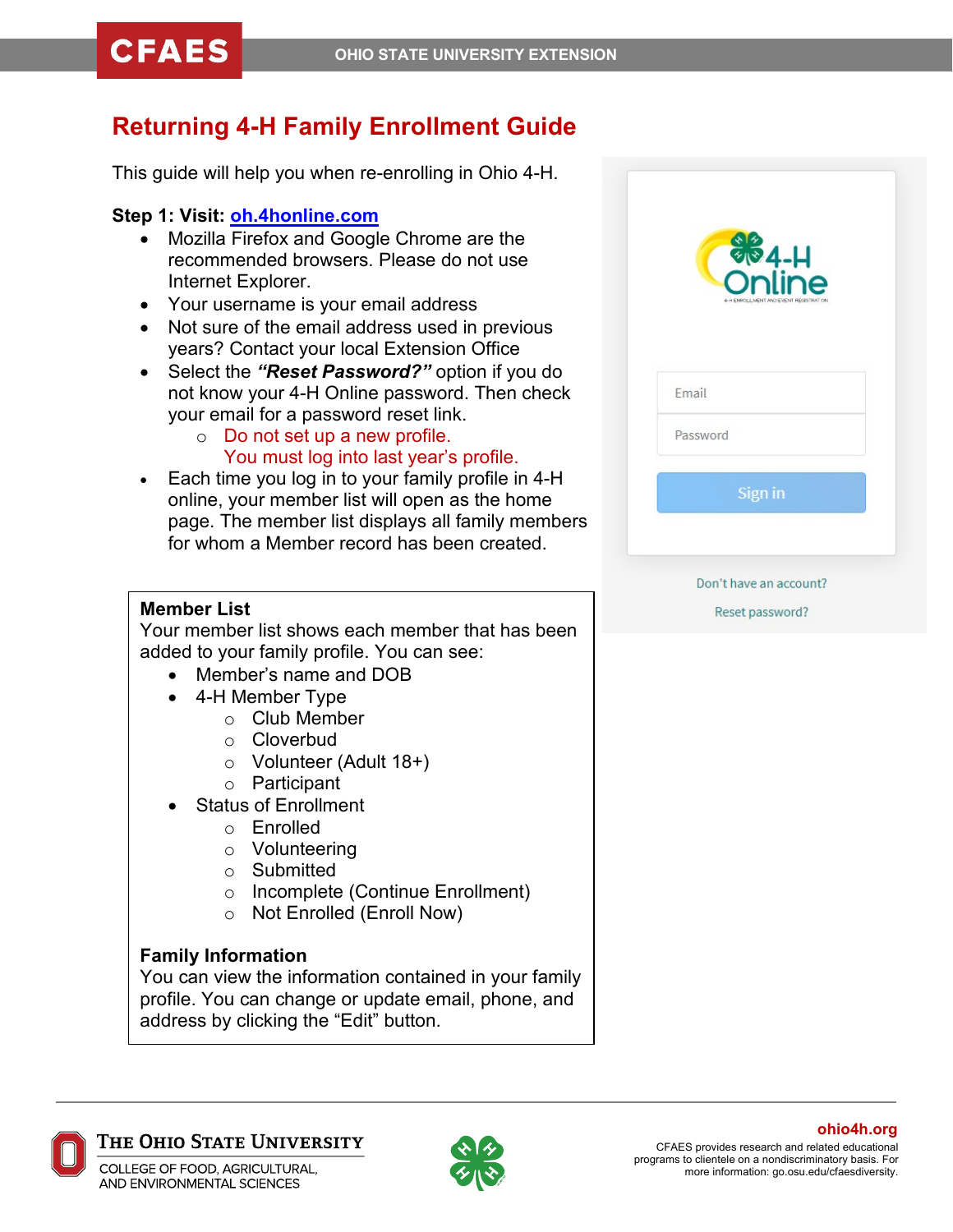#### **Step 2: Begin Re-Enrollment**

• To re-enroll a member from a previous year, click *"Enroll Now"* next to the profile of the appropriate member. You will be asked to update the grade in school and confirm that you want to enroll in 4-H. Select *"Enroll"*.



| Member                | Programs                   |
|-----------------------|----------------------------|
| <b>Anthony Clover</b> | 4-H                        |
| <b>View</b>           | <b>Enroll Now</b>          |
| Feb 14, 2007          | $\bigoplus$ Join a Program |

#### **Step 3: Select Your Club(s)**

- Select your 4-H Club(s) for this year by choosing the *"Select Club"* button.
- Verify that the county is correct at the top of the pop-up window and select the club(s) by selecting *"Add"* next to the club name.





#### The Ohio State University

COLLEGE OF FOOD, AGRICULTURAL, AND ENVIRONMENTAL SCIENCES



CFAES provides research and related educational programs to clientele on a nondiscriminatory basis. For more information: go.osu.edu/cfaesdiversity. **ohio4h.org**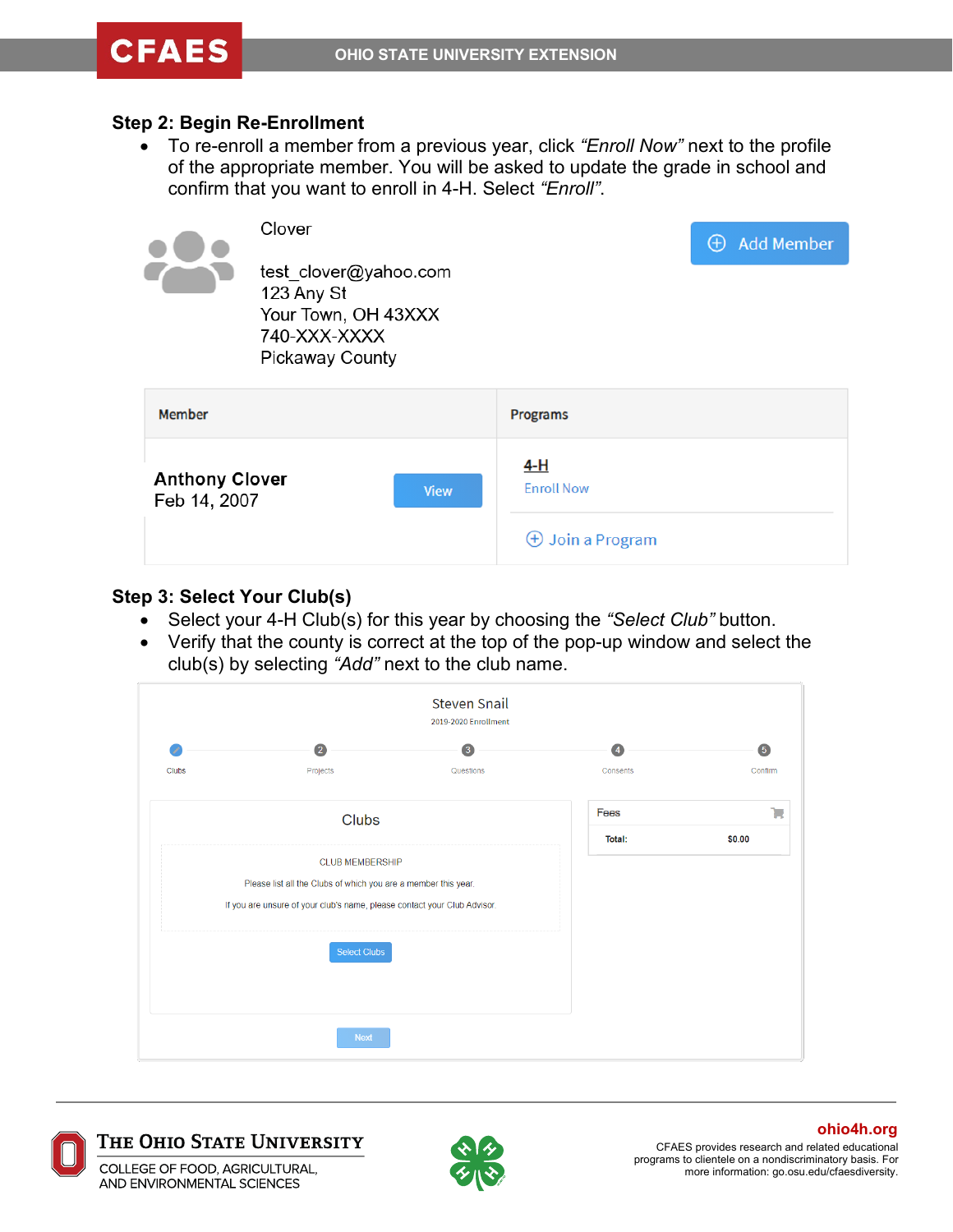#### **Step 4: Select Your Project(s)**

• Select your 4-H projects(s) for this year by choosing the *"Select Projects"* button. Then select the projects from the list by clicking the "*Add"* button next to the project name.

|                 |                                                    | <b>Anthony Clover</b><br>2020-2021 Enrollment |  |
|-----------------|----------------------------------------------------|-----------------------------------------------|--|
| <b>Clubs</b>    | P<br>Projects                                      | 3<br>Questions                                |  |
|                 | Projects                                           |                                               |  |
| <b>PROJECTS</b> | Please list all projects you are taking this year. |                                               |  |
|                 | <b>Select Projects</b>                             |                                               |  |

- Select all of the projects for this year before submitting your enrollment. If you need to make changes to your projects after submitting your enrollment, you will have to contact the Extension office to request a change.
- If you are enrolling in projects for more than one club, you will want to verify that you have selected the correct club at the top of the project pop-up window.
- If you select a horse project, a shooting sports project, or a dog project, you will be automatically prompted to electronically sign the appropriate project consents for those projects. Type your names in the boxes to affirm your agreement.
- Cloverbud members should select project number 710, Cloverbud Activities.



The Ohio State University

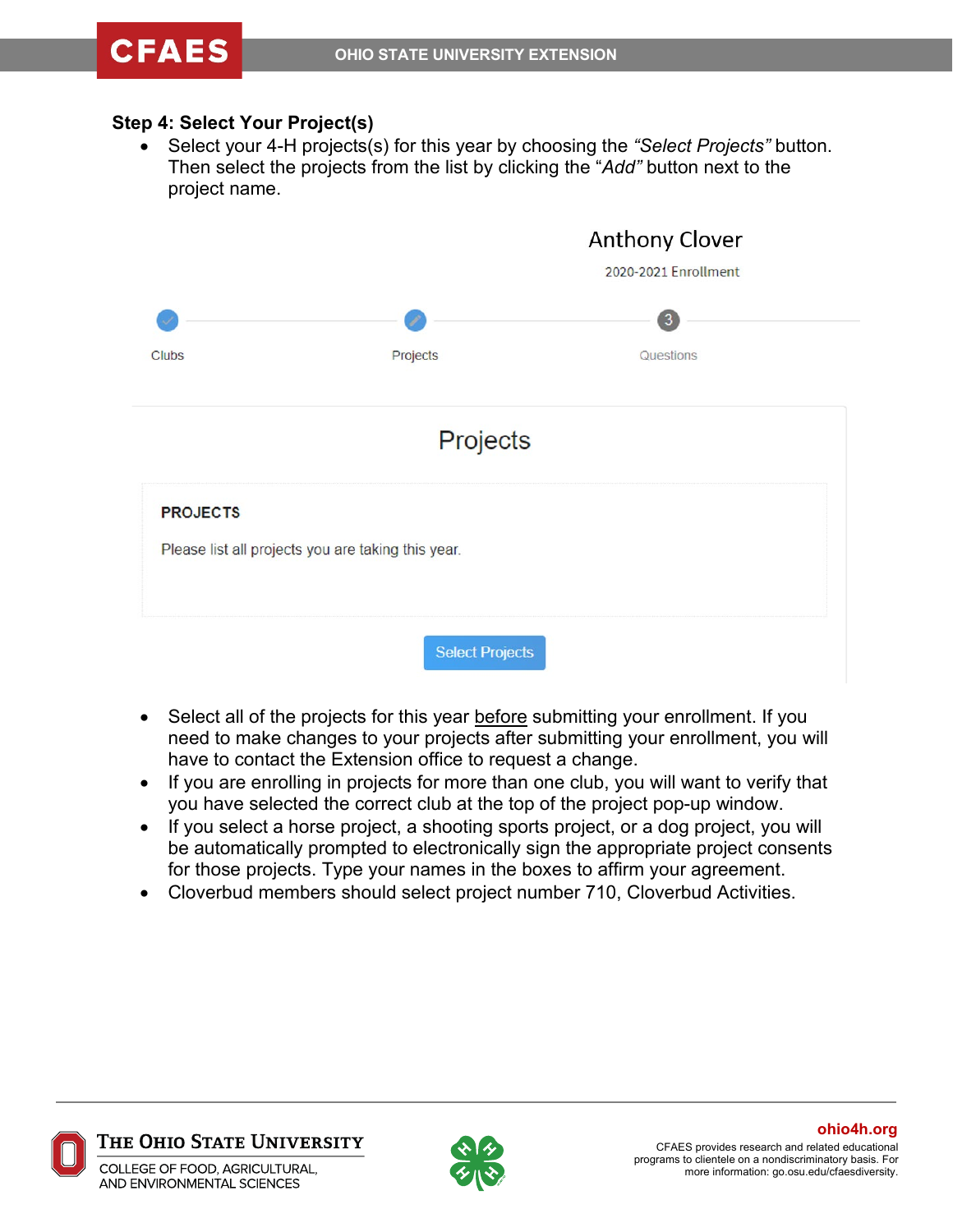### **Step 5: Continue Enrollment Questions**

• Select the "*Show Questions*" button and complete the additional "About You" questions. Complete all of the required fields as indicated and click *Next*.

| <b>Steven Snail</b><br>2019-2020 Enrollment |                                        |           |                |         |
|---------------------------------------------|----------------------------------------|-----------|----------------|---------|
|                                             |                                        |           | $\overline{4}$ | 5       |
| <b>Clubs</b>                                | Projects                               | Questions | Consents       | Confirm |
| <b>About You</b>                            |                                        |           | Fees           | 1.      |
| Gender required                             |                                        |           | <b>Total:</b>  | \$0.00  |
| Male                                        |                                        |           | $\bullet$      |         |
| Grade required                              |                                        |           |                |         |
| 7                                           |                                        |           | ٧              |         |
| Demographics                                |                                        |           |                |         |
| Residence required                          |                                        |           |                |         |
|                                             | Town, City or Suburbs 10,000 To 50,000 |           | $\pmb{\psi}$   |         |

#### **Step 6: Review and Sign Consent Forms**

• Affirm that you agree to the Code of Conduct, the General Permission statement, and the Photo Release. Both the member and a parent/guardian names should be typed into the boxes and click on the agreement buttons.

#### **Step 7: Review Enrollment**

- Review your enrollment and select submit.
	- o Remember, do not hit submit until you are sure that you have selected all of your projects for this year.

#### **You have now successfully submitted your enrollment.**

#### **Need to make changes?**

• If you need to make changes before your enrollment is reviewed and accepted by county staff, you will need to contact your Extension Office to request a change.

#### **Need to Re-Enroll Another Member?**

• Continue re-enrolling other family members by selecting *"Enroll Now"* by their profiles and following the same process.



The Ohio State University